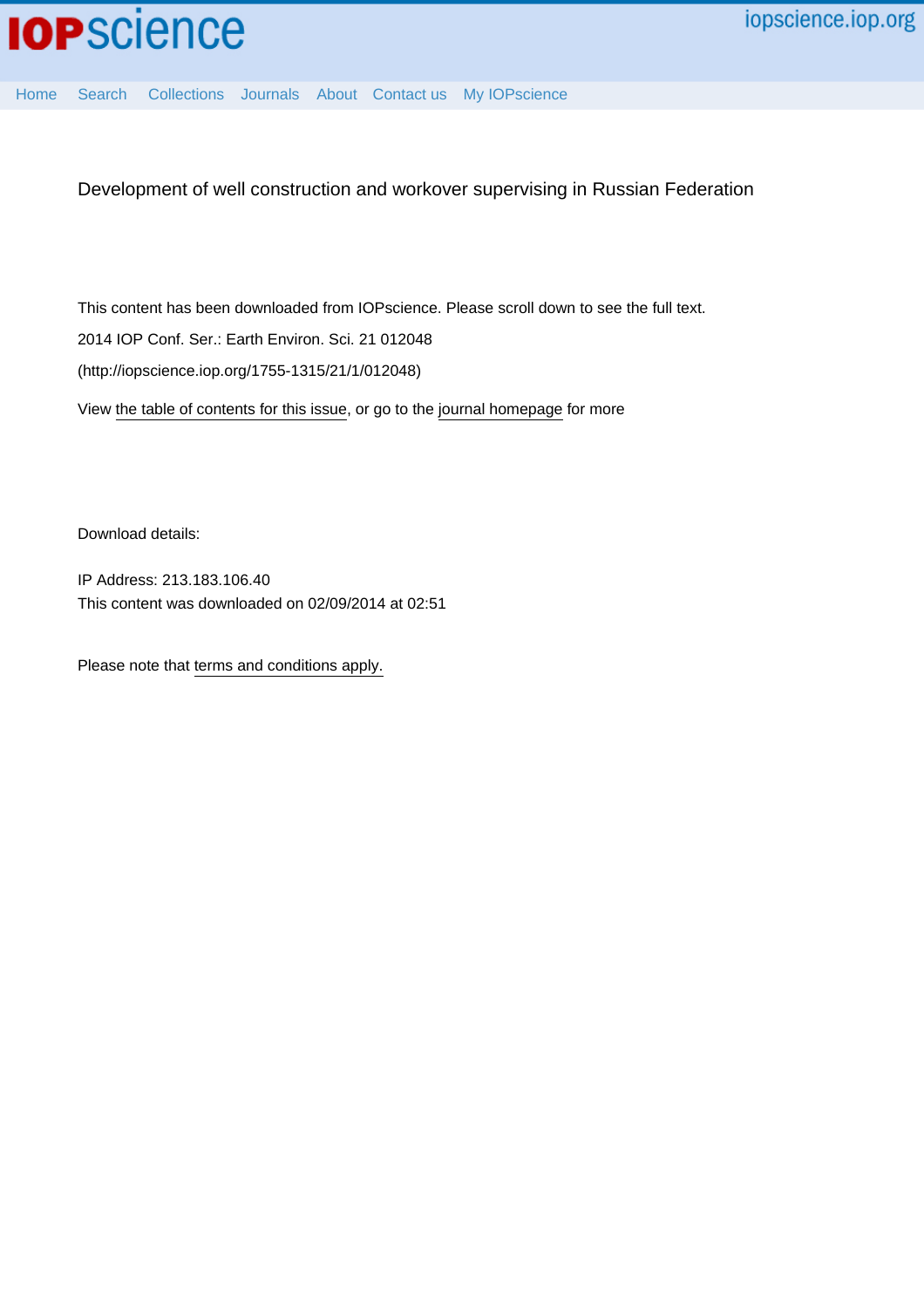# **Development of well construction and workover supervising in Russian Federation**

**А Sizov<sup>1</sup> , G Boyarko<sup>2</sup> and I Shenderova<sup>3</sup>** Tomsk Polytechnic University, Tomsk, Russia

E-mail: <sup>1</sup>[Sizov\\_aleksey@rambler.ru,](mailto:Sizov_aleksey@rambler.ru) <sup>2</sup>[Gub@tpu,](mailto:Gub@tpu,%203ru) <sup>3</sup>r[uinna-shenderova@yandex.ru](mailto:Gub@tpu,%203ru)

**Abstract.** Despite long history of drilling supervising it still has a number of uncertainties. The period of rapid rise in supervising development at the beginning of the 90's changed in the 2000's. The necessity in the development of this sphere is obvious. The author describes the history of supervising, period of its market condition adaptation. The research also gives principles methods of supervising development and first steps for its position improvement.

# **1. Introduction**

Annual spending of Russian petroleum enterprises associated with well construction and workover are on average from 30 to 50 %. But despite the enormous investments some of the constructed objects are still characterized as non-acceptable, as they require minor and capital repair already at the initial stage of operation. [1] Consistently, this leads to the increase in existing wells steady operation maintenance expenditures. Thus, improving the quality of site facilities construction is directly related to the future reserve balance and, as a consequence, results in increasing of enterprises profitability. The main proven tool to improve the quality of drilling at service market is supervising. Despite the long history of RF supervising services, it still needs the development, namely, in the increasing of its efficiency [2,3].

# **2. Research Method**

Historical and logical method. The article studies the processes in chronological order starting with the period of supervising initiation and its step by step development in Russian Federation petroleum sphere.

Scientific abstraction method. The research is based on the destruction from the volume of petroleum engineering facilities during investigating period. Thus the dynamics of attraction and demand of supervising service in time is not taken into account. The authors consider supervising service of well construction and workover as a required one on Russian Federation petroleum service market.

System approach method. Supervising is studied from the point of its types. The research characterizes principle differences of supervising services presented on Russian Federation petroleum service market. The supervising service is researched in whole as a variety complex.

Induction and deduction method. Authors in their article give a number of facts revealing the true situation of petroleum supervising in Russian Federation. These facts can be considered as a ground for assuming the necessity of supervising sphere development.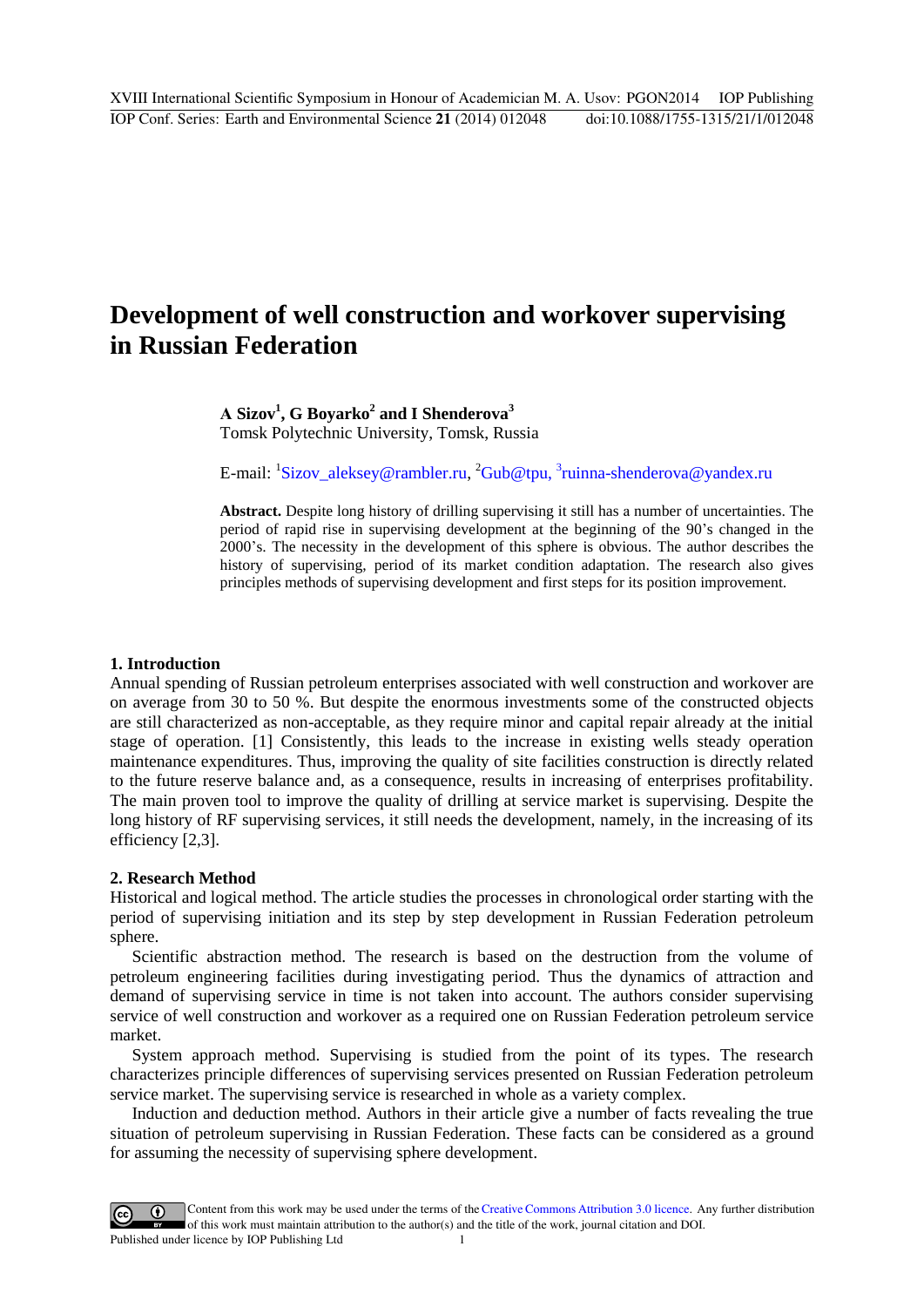Positive and normative analysis. Taking into account the concrete evidences, the authors present their viewpoint and give the objective estimation of well construction and workover supervising position on Russian Federation petroleum service market. Future of supervising service is attempted to be forecasted on the base of determinants influencing the development of the sphere.

# **3. Domestic Drilling Supervising Development**

Need to improve the quality of well construction is a constant factor that led to the creation of drilling contractors market through reorganization of production enterprises. Since the early 90's, during the switchover to market economy, individual entities providing services in facilities construction for mining industry have been generating on Russian petroleum market. Growing competition forced drilling contractors to increase the quality of work that resulted in the considerable growth of collaborative engagement. Contract based cooperation developed relationships between entrepreneurs and stakeholders. In this case, the counterparties were focused on the quality of works done by the contractor.

Work organization experience in the conditions of early market relations was insufficient as well as theory and practice was not prepared for radical changes [4]. As the case may be, the need to improve the quality of oil and gas facilities construction accidentally formed the new market service – supervising. Thus, the main economic problem concerning the improvement of facilities construction quality as well as fundamentals of industrial activity organization was solved. From the perspective of market relations built on a contractual basis, supervising was focused on the effectiveness of customer-contractor system interaction.

In course of time supervising improved its position in the domestic petroleum service market, this is supported by a numbers of annual turnover - 18 billion US dollars [5], but in the Russian legislation there is still no such a concept. In accordance with the Civil Code of the Russian Federation, the customer is entitled to realize control and supervision over the progress and quality of work, compliance with execution deadlines and quality of materials provided by the contractor [6]. For realizing the above mentioned, the customer, without contractor's agreement, may enter into a contract with a definite engineer or specialized organization for provision of equal services. [7]

Industry standards also require the customer to ensure the construction of hazardous production facility to realize control in order to manage the compliance of works with project documentation requirements, technical regulations, results of engineering surveying and requirements of urban land development plan. [8] Lack of standard rules and regulations of legal service rendering for supervisor organization creates uncertainty. Thus, legislation predetermined formation of supervising in the form of technical and technological control, which involves such activities as supervision in monitoring and detecting of nonconformance to technical standards, industrial safety rules and other legal acts regulating the construction of facilities. Supervisor is collecting information about the construction and sends it to the customer in a timely manner. In this case the supervisor does not interfere in the construction works, his authority is limited, and all operational decisions are made by the customer. Basic obligations of the supervisor are clearly set in the agreement.

Starting from the 2000's through the conjuncture of fast developing market, supervising began to change and adapt to the growing needs of customers. Under these conditions a new kind of supervision services emerged – construction management. Apart from technical and technological construction supervision, these services include process control which is intended to improve the quality of work and to reduce cost. Thus, management implies control and estimation of volume and quality of contractor's work. In this case supervisor in addition to basic obligations of technical and technological control can provide the customer with the suggestions of how to improve organization and increase the efficiency of contractor's work, as well as to analyze the actual condition of the object, give suggestions and comments. The supervisor can also perform detailed analysis of working time and coordinate working schedule, at this the customer can make a claim on idleness. Representatives of the supervisor are involved in production meetings and working schedule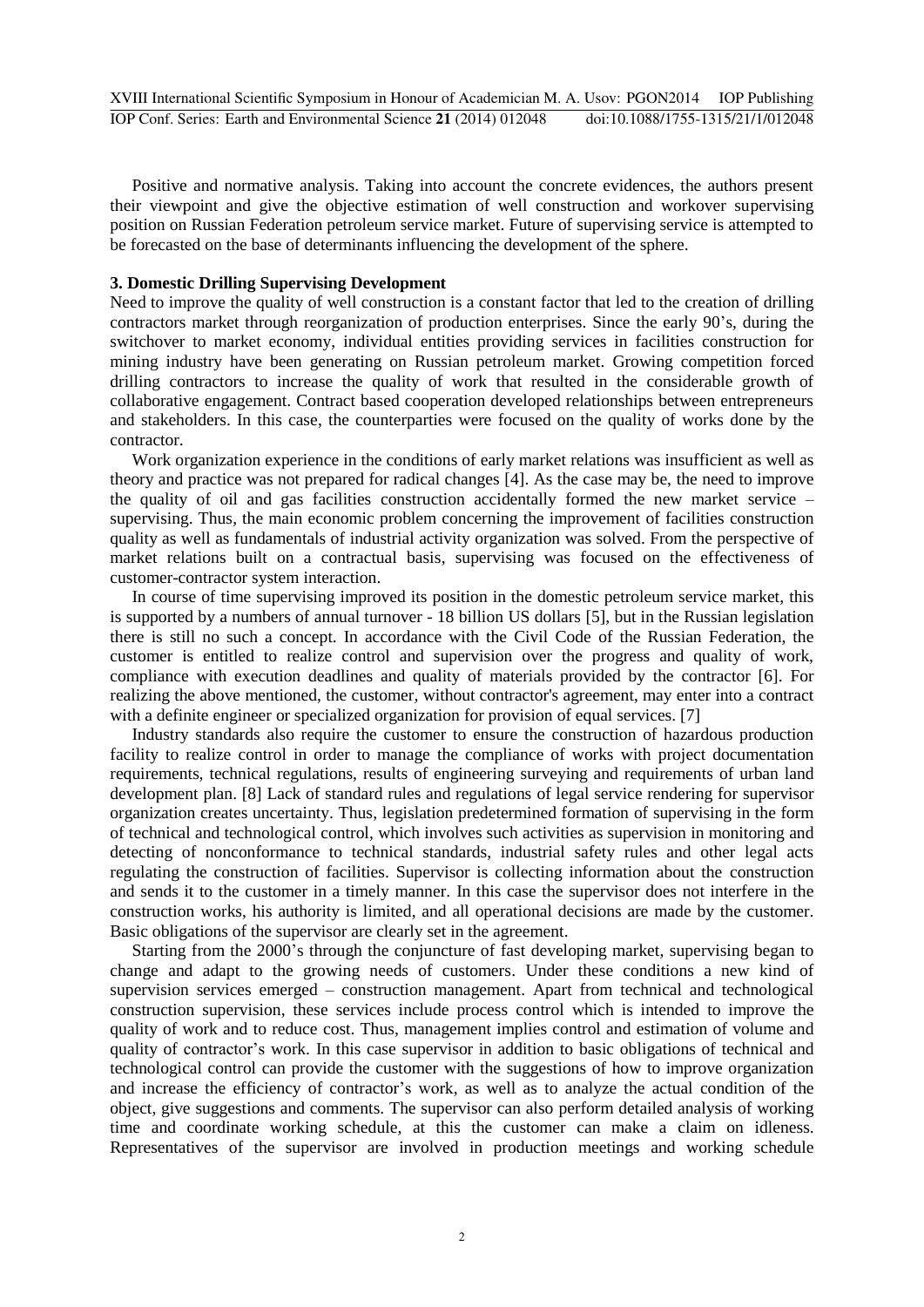coordinating. It should be noted that this form of supervising significantly reduces customer's burden, as part of the issues is managed without customer's participation.

Principal differences between the above mentioned forms of supervising can lead to confusion and misunderstanding during signing of Service Agreement. Often customers are trying to shift some of the obligations, not specified by the Agreement, to supervisors. [9] Sometimes, during tendering for the provision of services, supervision over the facilities construction in accordance with technical specification is noted in the customer's tender. Technical specifications set special tender for providing of services which correspond to the construction management. All participants of the economic process has their own visions of supervising services.

An Agreement should be made in terms of the tender documentation, so tender documentation provided by the customer is essential, namely, the draft of the Agreement. The terms of the Agreement after tendering procedure could be changed only in case of re-tendering, accompanied by a temporary loss of the resource. In tenders customer places his own requirements which can often be vague. Duties of the Agreement executives may not be clearly specified. It should also be noted that Russia has an extensive supervising market, but the modern trend, in contrast to the trends of the 90's, has led to the situation when customers are mostly guided now by the price, not the quality of rendered services. In this case, there can emerge such organizations which will agree with the tender terms regardless the value of the contract. The contractor can bear a risk of obligations fulfillment. Thus, market competition displaces supervisors that are not price competitive, but can provide services of better quality.

#### **4. Extensive Development of Drilling Supervising in the Russian Federation**

The experience obtained in technical and technological well construction, before shifting of the enterprises to market relations, positively reflected in the development of supervising in the early 90's. It is priori known that at the initial stage of supervising development, specialists in well drilling and construction, namely, leading engineers of that time fulfilled supervisor's obligations. At present, in the wage-rate book there is still no such position as "Supervising Engineer", but it is obvious that drilling supervising engineer is a specialist who has experience in drilling. So the reserve of knowledge, skills, and specialists in this field was enough for 15 years. However, even nowadays there is a shortage of professionals.

The situation is critical as in 5 years the current generation of supervisors will retire, but there must be someone who should replace them. The problem is – where to find specialists of next generation and if they be able to provide services without quality loss. The whole complex of factors and problems led to necessity of finding extensive methods of supervising development. Lack of trained specialists resulted in rapid development of large number of training centers, specialists' competence development programs and various supervising courses. In May 30<sup>th</sup>, 2008, firstly in Russia at Gubkin Russian State University of Oil and Gas, drilling supervisors got the certificates in additional education training program "Specialist in Technological Supervision and Control of Wells Construction Process (Drilling Supervisor)". A specialist, who has just graduated from university, is sure not be able to meet all the requirements of the employer as well as to fulfill all the obligations. Method of self development during continuous learning process is the most effective despite the fact that this is costly and risky. It should be also noted that the company would rather invite a professional than spend money and time for young specialists' training.

# **5. Intensive Development of Drilling Supervising in the Russian Federation**

At the initial stage of supervising development, before the 2000's, attracting of the external service was profitable for the customer from the economic point of view. Fines and penalties charged to the contractor for violations identified by supervisors covered the losses and justified the risks associated with construction. The general tendency has led to the fact that the system supervisor - contractor started to be intended for the cutting of losses and risk prevention both from supervisor and the contractor. Supervisors timely reacted to possible deviations and irregularities in construction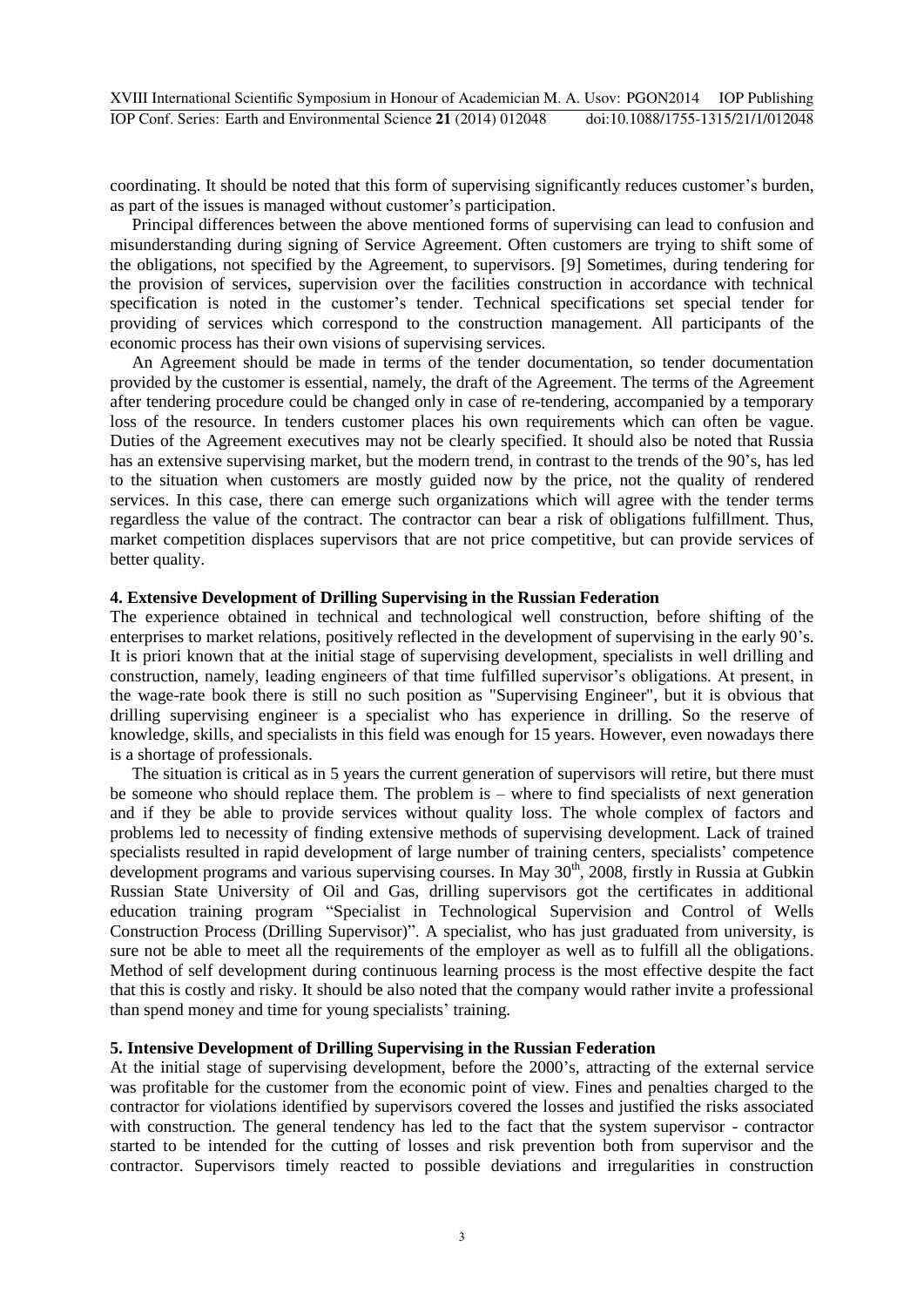technology facilities, and the contractor coordinated all his works with the supervisor as a legal representative of the customer under the terms and conditions of the Agreement. Ultimately, the supervising organization got profit and contractor performed his obligations set by the Agreement.

Since 2003 the situation has stabilized, the amount of fines reduced and customers has no longer seen the supervising as an object of investments, which in future can cover the costs of engaging a third-party service through penalties to the contractor or the service organization, in accordance with the terms and conditions of the Agreement. Thus, in the course of time, the common viewpoint to the attracting of the supervisor for facilities construction has changed. Supervising started to be considered as an obligatory spending aimed at control of the contractor's actions. Even the contractors refused to undertake working responsibilities without a legal representative of the customer in the face of the supervisor. At the same time, companies were always trying to optimize works and reduce their costs. This fact led to the development of supervising. Overall dynamics led to increasing in supervisors' responsibility and gross in the number of objects under supervision. As a rule, to organize supervising services, Contractor provides Customer with engineers based on the scheme including two interchangeable experts per one object [10].

Well construction process is a continuous process, therefore, supervisor must be constantly present at the facility realizing his obligations, but supervisor cannot be present in two or more places at once. Construction facilities have different geographical location, often at a considerable distance from each other. Such a process of working organization could certainly reduce service quality. Supervisor is certain to be guided by the priority, complexity and risk of technological deviations when planning supervision of a definite object. It is preferable if for example conductor drilling is realized at one object it means that constant presence of supervisor is not urgently required, so supervisor can shift his attention to more complex object where round-trip operations are performed. But processes can be of casual character and here arises a need to look for more intensive methods of supervising development, exactly - methods to improve efficiency of supervising. One of such methods is the implementing of engineering construction management system (hereinafter ECMS) that allows remote monitoring of key parameters of production process in real time. ECMS does not exclude the presence of a field supervisor at the facility, on the contrary, the system aims at the logistics of field service optimization and data gathering.

Under the conditions of the large number of work execution on different objects, senior supervisor must constantly make decisions on the appropriate allocation of field supervisors on the objects. To organize the logistics of field supervisors, senior supervisor must have working schedule and operation data of technological parameters for each object. Key process parameters at well workover such as the weight on the hook, weight on the bit, wrench torque moment, manifold pressure, liquid level in tanks allows for measurement of weight electronic indicator "GIV-1-E" (producer - ZAO "Prompribor", Ekaterinburg) by exchanging information with the computer or other device. Such remote monitoring allows senior supervisor to see the current process at the object in real time and forecast the possible working aspects for the nearest future, which, in its turn allows the prediction of critical or hazardous industrial operations requiring the presence of the field supervisor.

At well construction the presence of supervisor is essential, so the logistics aspect in this context is not relevant. In this case, supervisor has a task to optimize the process. It is mostly seen during construction of wells at great depths (over 4,000 m) in complex geological environment, with complex technological schemes, where customers are ready to cooperate with design institutions concerning changes in the design documentation in order to reduce construction costs [11]. For drilling process monitoring it is recommended to implement a system of drilling parameters control such as "IS MSRV" (Producer - ZOA "AMT" St. Petersburg), "TM-KUB» (Producer OOO "Tomskneftegazinzheniring" Tomsk), Rigsense (Producer MD Totco / National Oilwell Varco, USA). This system monitors the following drilling parameters: the weight on the hook, winch speed, the drilling mud pressure in manifold, the number of pump strokes, rotor speed, wrench torque moment, mud level in each tank, drilling mud parameters, and concentration of combustible gases. Through